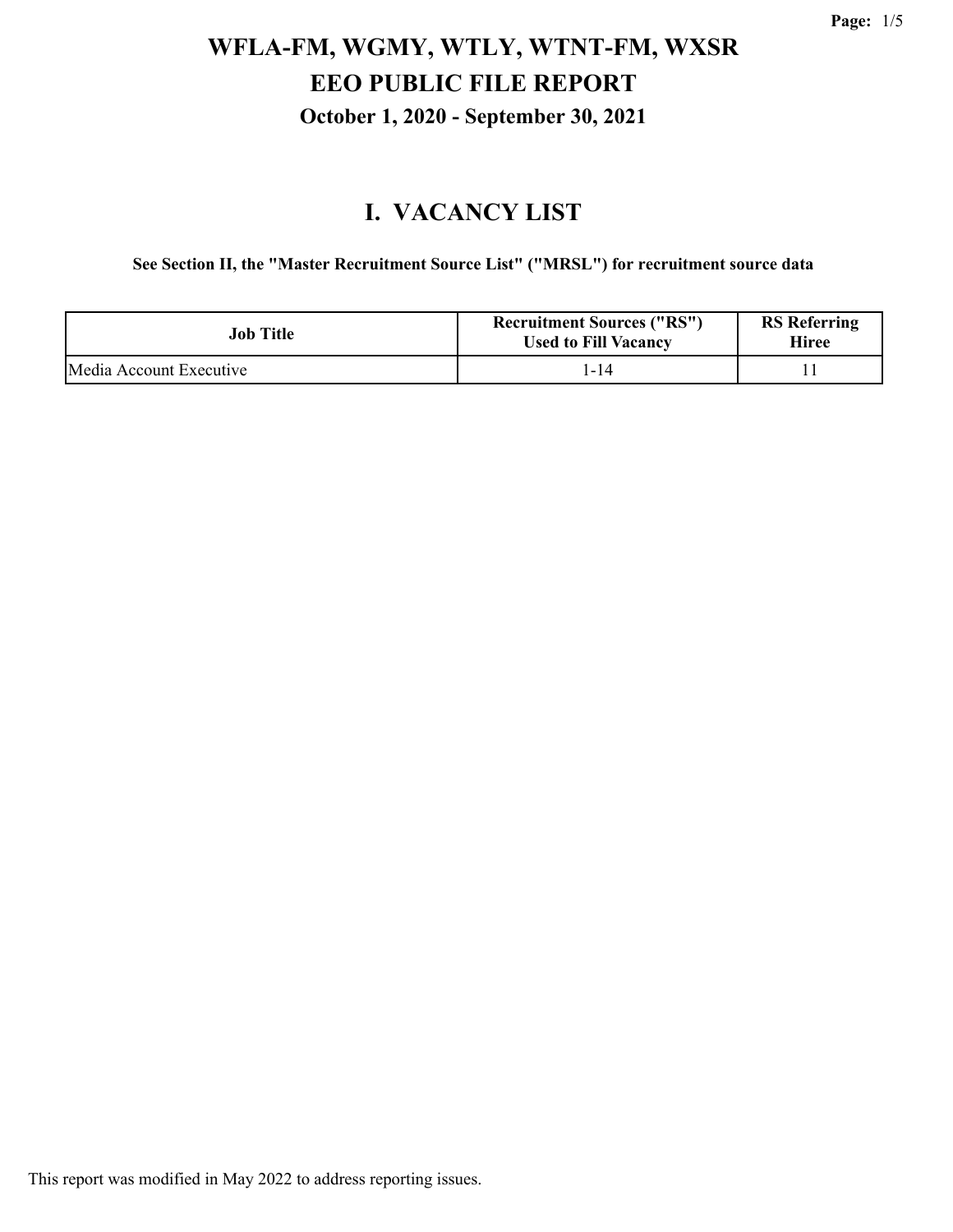### **II. MASTER RECRUITMENT SOURCE LIST ("MRSL")**

| <b>RS</b><br><b>Number</b> | <b>RS</b> Information                                                                                                                                                                                                                     | <b>Source Entitled</b><br>to Vacancy<br><b>Notification?</b><br>(Yes/No) | <b>No. of Interviewees</b><br><b>Referred by RS</b><br>Over<br><b>Reporting Period</b> |
|----------------------------|-------------------------------------------------------------------------------------------------------------------------------------------------------------------------------------------------------------------------------------------|--------------------------------------------------------------------------|----------------------------------------------------------------------------------------|
| $\mathbf{1}$               | All Access Music<br>28955 Pacific Coast Highway<br>Malibu, California 90265<br>Phone: 310-457-6616<br>Email: jdenver@allaccess.com<br>Fax: 1-310-457-8058<br>Joel Denver                                                                  | N                                                                        | $\boldsymbol{0}$                                                                       |
| $\overline{2}$             | Big Bend Minority Chamber of Commerce<br>1028 E. Park Avenue<br>Tallahassee, Florida 32301<br>Phone: 850-577-0789<br>Url: www.mybbmc.org<br>Email: info@mybbmc.org<br>Jessica Rafaeil                                                     | N                                                                        | $\boldsymbol{0}$                                                                       |
| 3                          | Capital City Chamber of Commerce<br>1602 S. Monroe<br>Tallahassee, Florida 32302<br>Phone: 850-224-0152<br>Url: http://www.capitalcitychamber.com/<br>Email: info@capitalcitychamber.com<br>Fax: 1-850-224-0512<br><b>Career Services</b> | N                                                                        | $\boldsymbol{0}$                                                                       |
| $\overline{4}$             | Florida A&M Univ<br>1676 S. Martin Luther King Jr Blvd.<br>Tallahassee, Florida 32307<br>Phone: 850-599-8808<br>Url : careercenter.famu.edu<br>Kindrea.hill@famu.edu Washington<br><b>Manual Posting</b>                                  | N                                                                        | $\boldsymbol{0}$                                                                       |
| 5                          | Florida State Univ<br>100 South Woodward Avenue<br>Tallahassee, Florida 32306-4162<br>Phone: 850-644-6431<br>Url: www.career.fsu.edu<br>Email: careermail@admin.fsu.edu<br>Sean Collins                                                   | N                                                                        | $\boldsymbol{0}$                                                                       |
| 6                          | iHeartMedia.dejobs.org<br>20880 Stone Oak Pkwy<br>San Antonio, Texas 78258<br>Phone: 210-253-5126<br>Url: http://www.iheartmedia.dejobs.org<br><b>Talent Acquisition Coordinator</b><br><b>Manual Posting</b>                             | ${\bf N}$                                                                | 0                                                                                      |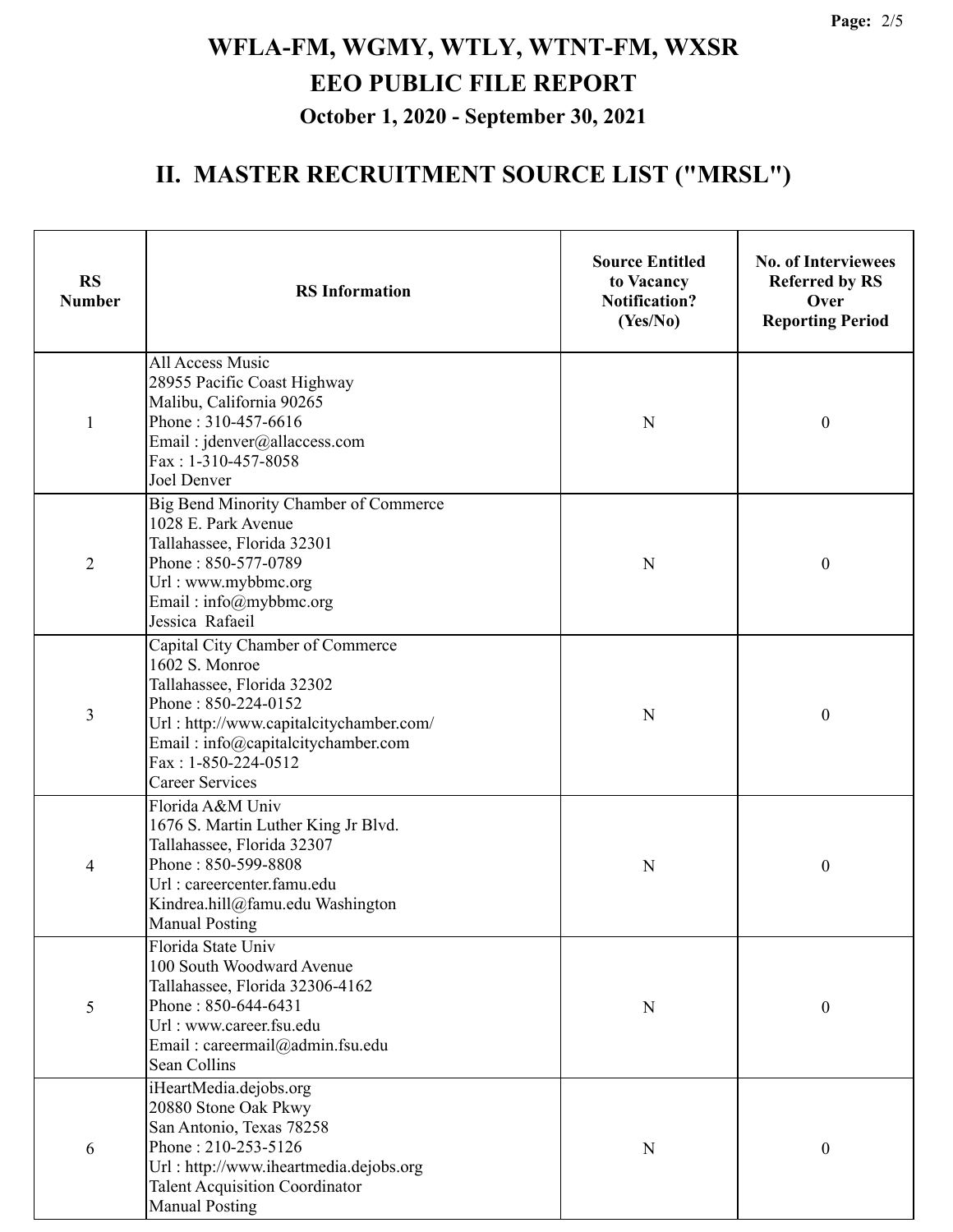### **II. MASTER RECRUITMENT SOURCE LIST ("MRSL")**

| <b>RS</b><br><b>Number</b> | <b>RS</b> Information                                                                                                                                                                                                                  | <b>Source Entitled</b><br>to Vacancy<br><b>Notification?</b><br>(Yes/No) | <b>No. of Interviewees</b><br><b>Referred by RS</b><br>Over<br><b>Reporting Period</b> |
|----------------------------|----------------------------------------------------------------------------------------------------------------------------------------------------------------------------------------------------------------------------------------|--------------------------------------------------------------------------|----------------------------------------------------------------------------------------|
| 7                          | iHeartMediaCareers.com<br>20880 Stone Oak Pkwy<br>San Antonio, Texas 78258<br>Phone: 210-253-5126<br>Url: http://www.iheartmediacareers.com<br><b>Talent Acquisition Coordinator</b><br><b>Manual Posting</b>                          | N                                                                        | $\boldsymbol{0}$                                                                       |
| 8                          | Indeed-Not Directly Contacted by SEU<br>7501 Capital of Texas Hwy<br>Austin, Texas 78731<br>Phone: 800-462-5842<br><b>Online Source</b><br><b>Manual Posting</b>                                                                       | N                                                                        | $\boldsymbol{0}$                                                                       |
| 9                          | <b>Internal Posting</b><br>325 John Knox Rd Bldg G<br>Tallahassee, Florida 32303<br>Phone: 228-3142312<br>Sandra Milton<br><b>Manual Posting</b>                                                                                       | N                                                                        | $\boldsymbol{0}$                                                                       |
| 10                         | Keiser University<br>1700 Halstead Blvd, Building 2<br>Tallahassee, Florida 32309<br>Phone: 850-906-9494<br>Url: http://alumni.keiseruniversity.edu/?page id=84<br>Email: SSDirectorsKU@keiseruniversity.edu<br><b>Career Services</b> | N                                                                        | $\boldsymbol{0}$                                                                       |
| 11                         | LinkedIn - Not Directly Contacted by SEU                                                                                                                                                                                               | $\mathbf N$                                                              | 1                                                                                      |
| 12                         | Station Website (one or more SEU stations)<br>325 John Knox Rd<br>Tallahassee, Florida 32303<br>Phone: 850-422-3107<br>Ashley Connel<br>Manual Posting (navigation link to corporate careers website)                                  | N                                                                        | $\boldsymbol{0}$                                                                       |
| 13                         | Tallahassee Communuity College<br>444 Appleyard Dr<br>Tallahassee, Florida 32304<br>Phone: 850-201-9970<br>Url: www.tcc.fl.edu<br>Email: careercenter@tcc.fl.edu<br><b>Christy Mantzanas</b>                                           | $\mathbf N$                                                              | $\boldsymbol{0}$                                                                       |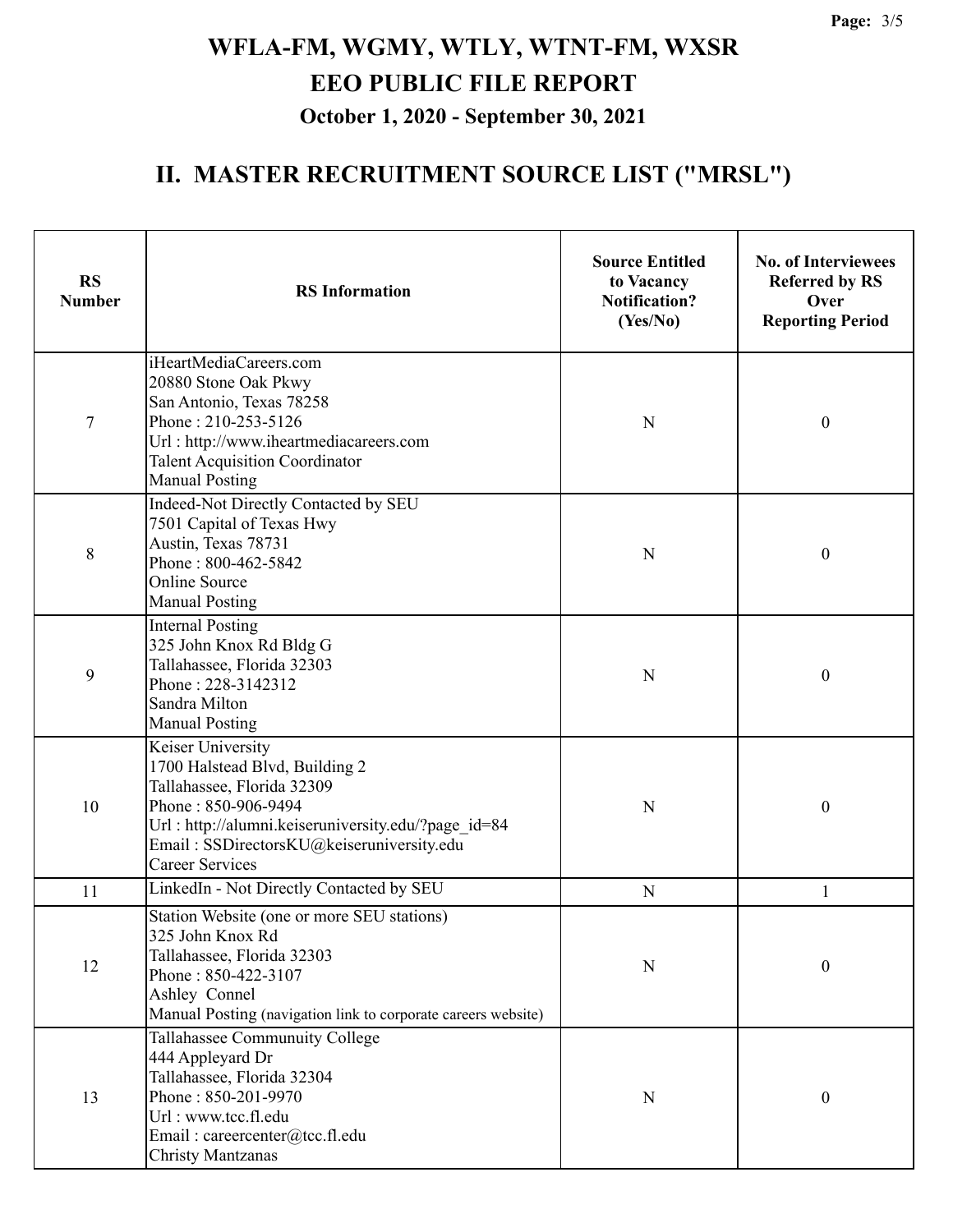### **II. MASTER RECRUITMENT SOURCE LIST ("MRSL")**

| <b>RS</b><br><b>Number</b>                 | <b>RS</b> Information                                                                                                                                                                                        | <b>Source Entitled</b><br>to Vacancy<br><b>Notification?</b><br>(Yes/No) | <b>No. of Interviewees</b><br><b>Referred by RS</b><br>Over<br><b>Reporting Period</b> |
|--------------------------------------------|--------------------------------------------------------------------------------------------------------------------------------------------------------------------------------------------------------------|--------------------------------------------------------------------------|----------------------------------------------------------------------------------------|
| 14                                         | www.mediagignow.com<br>300 South Riverside Plaza Suite 800<br>Chicago, Illinois 60606<br>Phone: 336-553-0620<br>Url: http://www.mediagignow.com<br>Email: customerservice@mediagignow.com<br>MediaGigNow.com | N                                                                        | 0                                                                                      |
| <b>L INTERVIEWS OVER REPORTING PERIOD:</b> |                                                                                                                                                                                                              |                                                                          |                                                                                        |